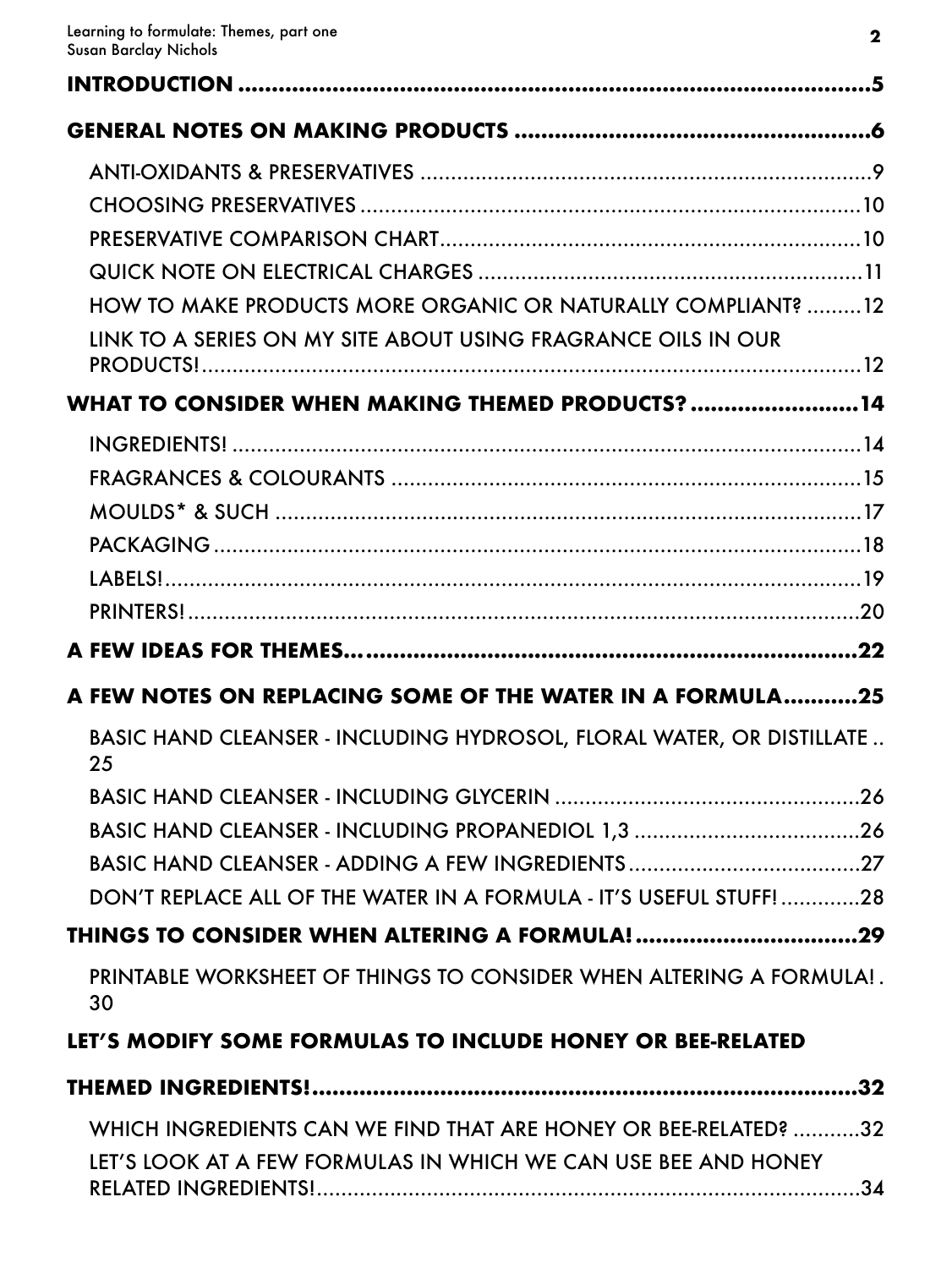| CORNUCOPIA OF AWESOME AUTUMNAL EXTRACTS FOAMING HAND CLEANSER          |  |
|------------------------------------------------------------------------|--|
| REVIEWING THE FORMULA FOR THE CORNUCOPIA OF AWESOME AUTUMNAL           |  |
| HONEY, BEE MINE! FOAMING HAND CLEANSER (FORMULA)39                     |  |
| INSTRUCTIONS FOR CREATING A FOAMING HAND CLEANSER!40                   |  |
| HONEYCOMB'S BIG! VANILLA, HONEY & GINGER GENTLE FOAMING HAND           |  |
|                                                                        |  |
|                                                                        |  |
| <b>INSTRUCTIONS FOR MAKING A LOTION/BODY BUTTER WITH POLAWAX OR</b>    |  |
| REVIEWING THE FORMULA FOR A BODY BUTTER USING POLAWAX OR NATRAGEM      |  |
|                                                                        |  |
| HONEY, BE MINE BODY BUTTER WITH NATRAGEM EW OR POLAWAX (FORMULA)<br>49 |  |

## **[MODIFYING OUR PRODUCTS TO INCLUDE TEA RELATED INGREDIENTS!........51](#page-0-10)**

| LET'S LOOK AT MAKING A VOLUMIZING HAIR CONDITIONER! 54                  |  |
|-------------------------------------------------------------------------|--|
| <b>VOLUMIZING HAIR CONDITIONER WITH INCROQUAT BTMS-50 (FORMULA)55</b>   |  |
|                                                                         |  |
|                                                                         |  |
|                                                                         |  |
| <b>TEA-INSPIRED VOLUMIZING HAIR CONDITIONERS WITH INCROQUAT BTMS-50</b> |  |
| <b>INSTRUCTIONS FOR MAKING A CONDITIONER WITH INCROQUAT BTMS-50! 60</b> |  |
| A FEW MORE SUBSTITUTIONS YOU COULD MAKE TO MAKE FURTHER                 |  |
|                                                                         |  |
|                                                                         |  |
|                                                                         |  |
|                                                                         |  |
|                                                                         |  |
|                                                                         |  |
|                                                                         |  |